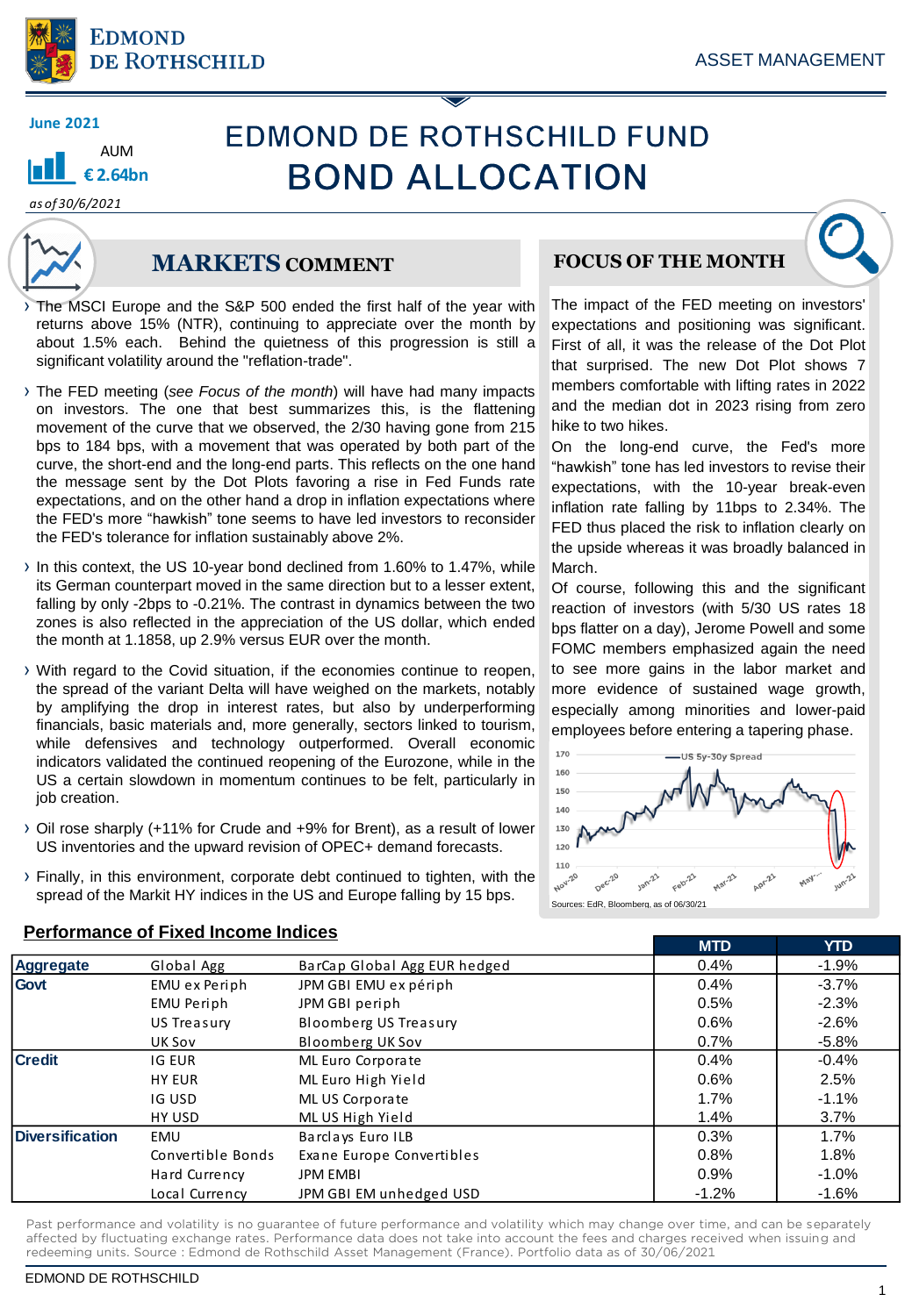

AUM **€ 2.64bn**

## **EDMOND DE ROTHSCHILD FUND BOND ALLOCATION**

*as of 30/6/2021*



## **FUND POSITIONING - MODIFIED DURATION**

- › We reduced our overall Modified Duration during the month, from 1.88 years to 1.28 years.
- › This reduction was mainly done on the USD curve where we went into negative Modified Duration on the long-end curve.
- › On the EUR part, we maintain a positive Modified Duration that we have even strengthened at 2.8-year, in particular via the 10-year.

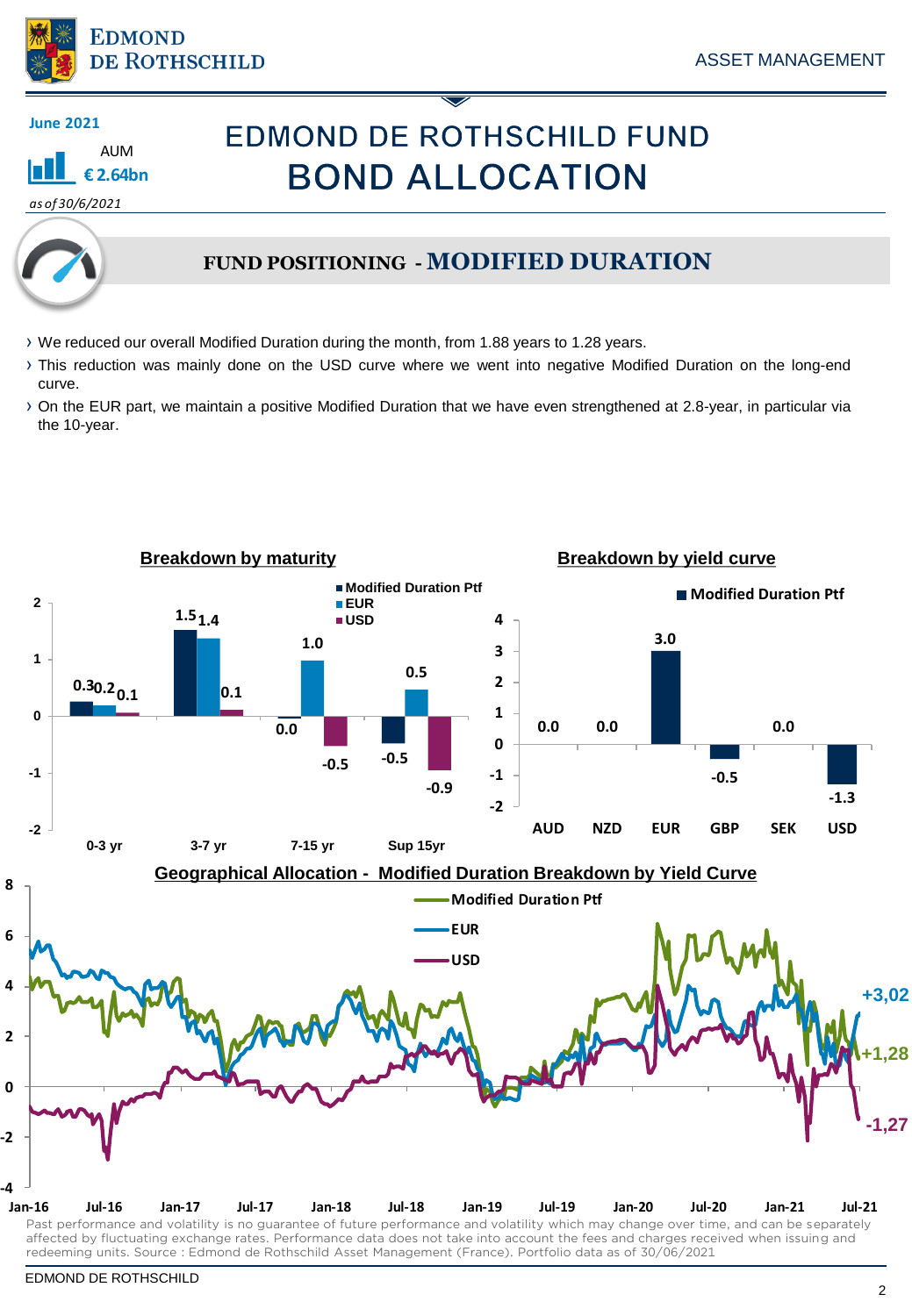



# **EDMOND DE ROTHSCHILD FUND BOND ALLOCATION**

*as of 30/6/2021*

## **FUND POSITIONING - ALLOCATION**

|                            | Investment | CDS (*)<br>TRS (*) | Exposure |
|----------------------------|------------|--------------------|----------|
| Cash / short term papers   | 7.7%       |                    | 7.7%     |
| Government Bonds           | 17.6%      |                    | 17.6%    |
| Sub Fin                    | 20.5%      |                    | 20.5%    |
| High Yield Corp            | 9.7%       | $-0.3%$            | 9.3%     |
| Corp Investment Grade      | 22.0%      | 2.9%               | 24.9%    |
| Inflation Linked Bonds     | 0.0%       |                    | 0.0%     |
| <b>Emerging Sovereigns</b> | 17.1%      |                    | 17.1%    |
| <b>Emerging Corp</b>       | 3.6%       |                    | 3.6%     |
| Convertibles bonds         | 2.8%       |                    | 2.8%     |
| Macro hedge                |            | $-0.8%$            | $-0.8%$  |

(\*) : CDS : Credit Default Swaps, TRS : Total Return Swaps

### **Evolution of the exposure since strategy overhaul**



- › Over the period we have increased our Spread Duration to 5.85 years. We have been tactical on the management of this one, if we had bought hedge via CDS following the FOMC, we will have quickly neutralized this position following the good behavior of risky assets.
- › During the period, we slightly strengthened our position in subordinated financial debt, as well as in EM debt (hard currency) through issues in the Investment Grade sector, and increased our positions in Italy and France versus Germany.
- › In addition, we continued to reduce our position in convertible bonds, which now represents just under 3% of exposure.
- › Finally, at the beginning of the month, we finished taking full profits on our long inflation positions.



**Evolution of the exposure since 2016**

Past performance and volatility is no guarantee of future performance and volatility which may change over time, and can be separately affected by fluctuating exchange rates. Performance data does not take into account the fees and charges received when issuing and redeeming units. Source : Edmond de Rothschild Asset Management (France). Portfolio data as of 30/06/2021

#### EDMOND DE ROTHSCHILD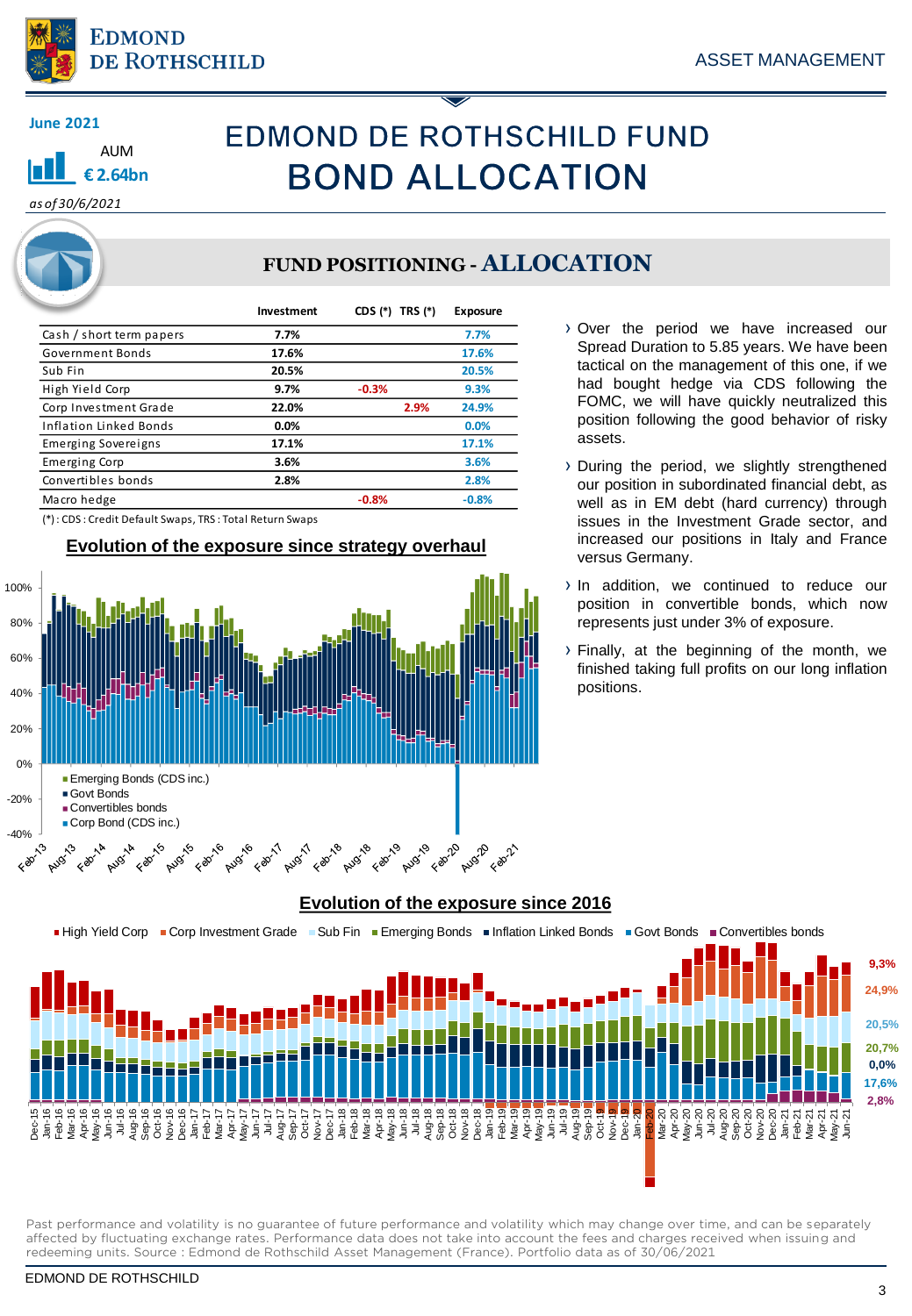

# **EDMOND DE ROTHSCHILD FUND BOND ALLOCATION**

**€ 2.64bn**

AUM

**June 2021**



## **PERFORMANCE ANALYSIS**

| Performance vs fixed-income indices |          |                               |          |                                          |          |          | Performance for class I (EUR) |                  |            |                           |                                  |                               |          |
|-------------------------------------|----------|-------------------------------|----------|------------------------------------------|----------|----------|-------------------------------|------------------|------------|---------------------------|----------------------------------|-------------------------------|----------|
| 150                                 |          |                               |          | since strategy overhaul (14/02/2013)     |          |          |                               |                  | 1 month    |                           |                                  |                               | 0.43%    |
|                                     |          | Global Sovereign<br>Global IG |          |                                          |          |          |                               |                  | 3 months   |                           |                                  |                               | 1.25%    |
|                                     |          | Global Emerging               |          |                                          |          |          |                               |                  | <b>YTD</b> |                           |                                  |                               | 1.00%    |
| 140                                 |          | Global HY                     |          |                                          |          |          |                               |                  | 1 year     |                           |                                  |                               | 8.02%    |
|                                     |          | 50% EUR Govt + 50% EUR Corp   |          |                                          |          |          |                               |                  | 2 years*   |                           |                                  |                               | 3.46%    |
| 130                                 |          | <b>EdRF Bond Allocation I</b> |          |                                          |          |          |                               |                  | 3 years*   |                           |                                  |                               | 2.95%    |
|                                     |          |                               |          |                                          |          |          |                               |                  | 4 years*   |                           |                                  |                               | 2.40%    |
| 120                                 |          |                               |          |                                          |          |          |                               |                  |            |                           | Since inception (14/02/13) *     |                               | 3.82%    |
|                                     |          |                               |          |                                          |          |          |                               |                  |            |                           |                                  |                               |          |
|                                     |          |                               |          |                                          |          |          |                               |                  |            |                           | Risk indicators of class I (EUR) |                               |          |
| 110                                 |          |                               |          |                                          |          |          |                               |                  |            | Volatility 1 year         |                                  |                               | 2.16%    |
|                                     |          |                               |          |                                          |          |          |                               |                  |            | <b>Volatility 3 years</b> |                                  |                               | 3.83%    |
|                                     |          |                               |          |                                          |          |          |                               |                  |            |                           | Sharpe Ratio since 14/02/13      |                               | 1.1      |
| 100                                 |          |                               |          |                                          |          |          |                               |                  |            | Max drawdown              |                                  | $-9.7%$                       |          |
|                                     |          |                               |          |                                          |          |          |                               |                  | Period     |                           |                                  | from 03/09/2020 to 03/19/2020 |          |
|                                     |          |                               |          |                                          |          |          |                               |                  | Recovery   |                           |                                  | 121 business days             |          |
| 90                                  |          |                               |          |                                          |          |          |                               |                  |            | * Annualized performance  |                                  |                               |          |
| Feb-13                              | Feb-14   | Feb-15                        | Feb-16   | Feb-17                                   | Feb-18   | Feb-19   |                               | Feb-20<br>Feb-21 |            |                           |                                  |                               |          |
|                                     | Jan.     | Feb.                          | March    | April                                    | May      | June     | July                          | Aug.             | Sept.      | Oct.                      | Nov.                             | Dec.                          | Annual   |
| 2013                                |          | 0.14%                         | 0.00%    | 2.16%                                    | 0.07%    | $-2.22%$ | 1.23%                         | $-0.15%$         | 1.36%      | 1.95%                     | 0.55%                            | 0.13%                         | 5.28%    |
| 2014                                | 0.79%    | 1.05%                         | 1.17%    | 1.10%                                    | 0.24%    | 0.64%    | 0.54%                         | $-0.37%$         | 0.01%      | $-0.91%$                  | 0.02%                            | 0.09%                         | 4.42%    |
| 2015                                | $-0.53%$ | 3.53%                         | 0.22%    | 0.87%                                    | $-1.14%$ | $-2.22%$ | 2.37%                         | $-0.79%$         | $-1.47%$   | 2.59%                     | 1.25%                            | $-0.77%$                      | 3.80%    |
| 2016                                | $-0.87%$ | $-0.33%$                      | 2.96%    | 0.86%                                    | 0.85%    | 0.25%    | 2.29%                         | 0.73%            | 0.02%      | $-0.19%$                  | $-0.63%$                         | 0.57%                         | 6.64%    |
| 2017                                | 0.15%    | 0.63%                         | 0.00%    | 1.06%                                    | 0.40%    | 0.03%    | 0.36%                         | 0.34%            | 0.25%      | 0.88%                     | $-0.52%$                         | 0.31%                         | 3.94%    |
| 2018                                | 0.75%    | $-0.28%$                      | 0.05%    | 0.28%                                    | $-1.29%$ | $-0.36%$ | 0.81%                         | $-1.52%$         | 1.13%      | $-0.94%$                  | $-0.67%$                         | $-0.19%$                      | $-2.25%$ |
| 2019                                | 2.15%    | 0.46%                         | $-0.68%$ | 0.53%                                    | $-0.44%$ | 1.35%    | 0.30%                         | $-0.64%$         | $-0.11%$   | $-0.33%$                  | $-0.14%$                         | 0.69%                         | 3.15%    |
| 2020                                | 0.97%    | 0.14%                         | $-6.36%$ | 1.73%                                    | 1.46%    | 1.65%    | 2.33%                         | 0.64%            | $-0.23%$   | 0.13%                     | 2.96%                            | 0.97%                         | 6.23%    |
| 2021                                | $-0.25%$ | $-0.11%$                      | 0.12%    | 0.54%                                    | 0.27%    | 0.43%    |                               |                  |            |                           |                                  |                               | 1.00%    |
|                                     |          |                               |          | Performance contribution (gross of fees) |          |          |                               |                  |            |                           |                                  |                               |          |

### **Evolution of performance contributors Contribution**



## **over the month**

| <b>Government Bonds</b>                                   | $-0.07\%$ ) |  |
|-----------------------------------------------------------|-------------|--|
| <b>Financial Bonds</b>                                    | 0.24%       |  |
| <b>Corporate Bonds</b>                                    | $0.07\%$    |  |
| <b>EM Bonds</b>                                           | $0.31\%$    |  |
| <b>Yield Curve &amp; Volatility</b><br><b>Positioning</b> | $-0.16%$    |  |
| <b>Convertibles</b>                                       | $-0.05%$    |  |
| <b>Short Term instruments</b><br>& FX Hedging             | $-0.06%$    |  |

### **Main Performance drivers in June 2021**

Overall, our portfolio did not benefit from the decline in interest rates, as a result of our low level of Modified Duration; which is only slightly sensitive to interest rates and even negative on the USD.

On the other hand, we continued to benefit from the compression of credit spreads in the various segments to which we are exposed.

Past performance and volatility is no guarantee of future performance and volatility which may change over time, and can be separately affected by fluctuating exchange rates. Performance data does not take into account the fees and charges received when issuing and redeeming units. Source : Edmond de Rothschild Asset Management (France). Portfolio data as of 30/06/2021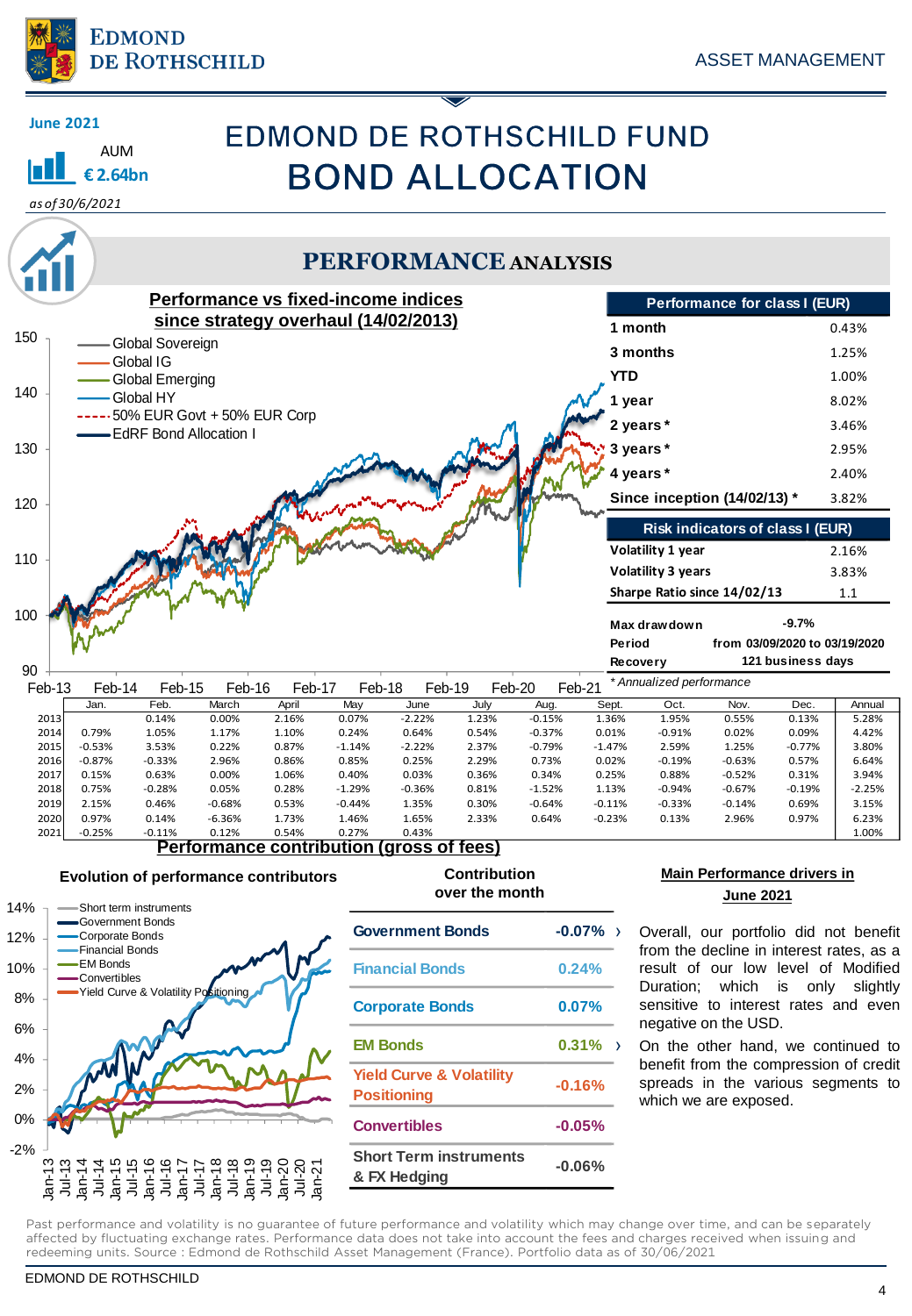

AUM **€ 2.64bn**

**June 2021**

*as of 30/6/2021*

# **EDMOND DE ROTHSCHILD FUND BOND ALLOCATION**

**RISK ANALYSIS**



### **Returns vs VaR 99% 1d**



**VaR breakdown by asset class**



Govies Credit EM Convert Overlay

Past performance and volatility is no guarantee of future performance and volatility which may change over time, and can be separately affected by fluctuating exchange rates. Performance data does not take into account the fees and charges received when issuing and redeeming units. Source : Edmond de Rothschild Asset Management (France). Portfolio data as of 30/06/2021



› **The Value at Risk(99%,1 day) of the portfolio remained stable to 1.63% (vs. 1.62% the previous month).**

› Overall, the structure of our portfolio remained relatively similar from one month to the next.



## **Diversification effect**

EDMOND DE ROTHSCHILD